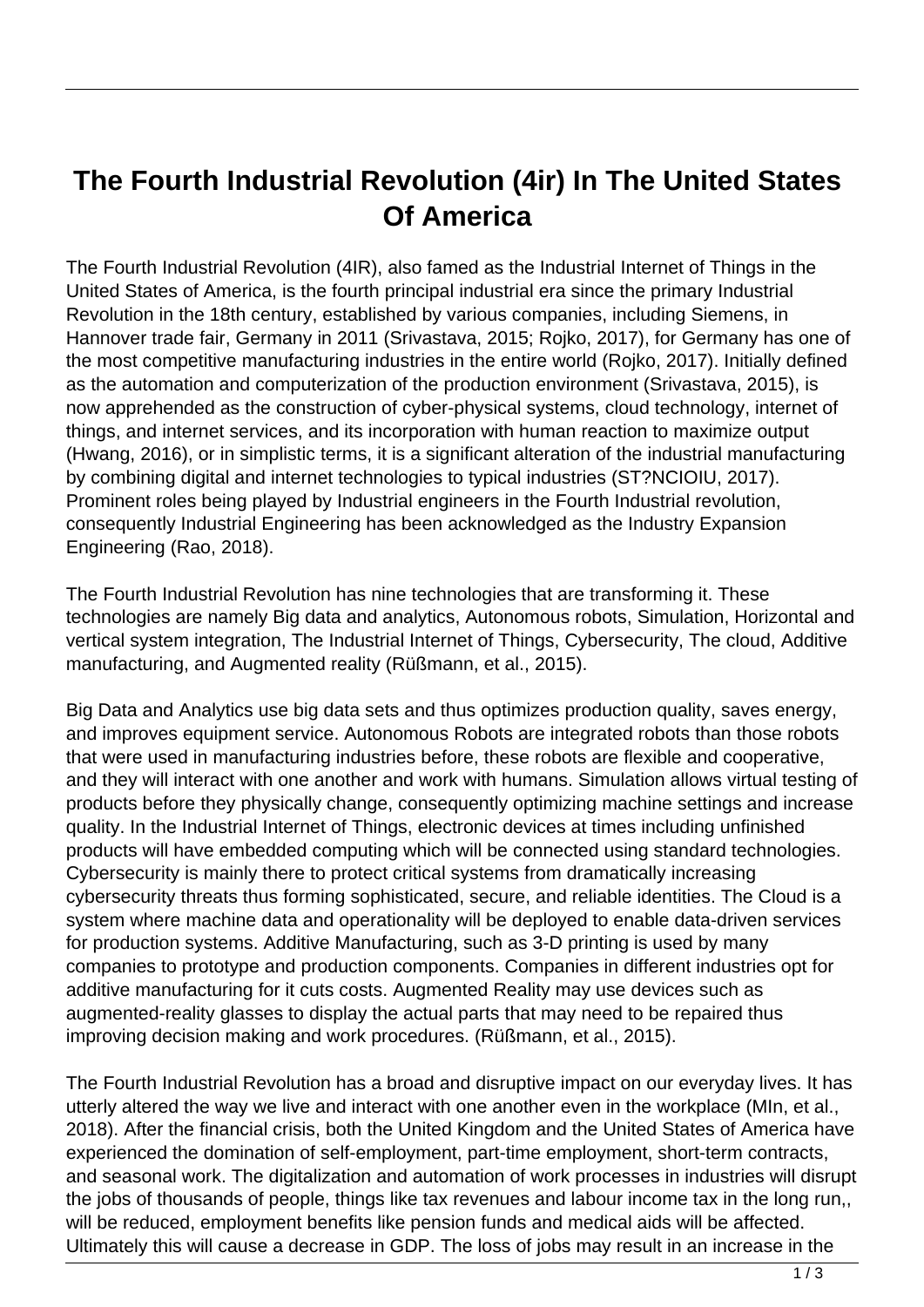crime rate, because people will look for alternative ways of providing for their families (PRISECARU, 2016).

In addition to the disruptiveness of the Fourth Industrial Revolution, it is rather people who come up with these ideas and innovations who will benefit the most. Consequently talent, more than capital will be the critical factor. Such innovators will be scarce. Some of the challenges will be cyberattacks which will require high-risk assessments (MIn, et al., 2018)

As much as the Fourth Industrial Revolution has its drawbacks, it also has many benefits that come with it in different industries out there. It provides improvements in the overall performance of production and strengthens a company's goodwill, and therefore a company may experience a rapid turnaround into being one of the biggest companies worldwide. Most companies have implemented Industry 4.0 to cut costs, improve operational efficiency and improve product quality. They are several benefits of Industry 4.0, even at schools, the manner in which children learn these days is totally different from that of the past. Even the way we communicate with our loved ones is way easy be it they are abroad. Car manufacturers are all producing electric cars or hybrids, though there are still gasoline cars future predictions show that we'll move to green power. (Nikolic, et al., 2017).

The fundamental role that industrial engineers play in the fourth industrial revolution is to increase productivity in all sorts of industries and companies that have implemented industry 4.0. Germany is the leading country in the evolution of industrial engineering (Rao, 2018).

One can best conclude that the Fourth Industrial Engineering has improved our lives for the better. It is in all kinds of industries, in the medical profession, in production companies, in the education sector, in the construction sector where they use 3D printing to build houses in a short period of time. Things like virtual reality are really helpful, where one visualises what must be done to either repair or improve a system before the actual doing.

## **References**

- 1. Hwang, J. S., 2016. The Fourth Industrial Revolution (Industry 4.0): Intelligent Manufacturing. SMT PROSPECTS & PERSPECTIVES, July, 3(5), pp. 10-15.
- 2. MIn, X., Jeanne, M. & Suk Hi, K., 2018. The Fourth Industrial Revolution: Opportunities and Challenges. International Journal of Financial Research, 9(2), pp. 90-95.
- 3. Nikolic, B. et al., 2017. PREDICTIVE MANUFACTURING SYSTEMS IN INDUSTRY 4.0: Vienna, Daaam.
- 4. PRISECARU, P., 2016. CHALLENGES OF THE FOURTH INDUSTRIAL REVOLUTION. Knowledge Horizons - Economics, 8(1), pp. 57-62.
- 5. Rao, N., 2018. Industrial Engineering Knowledge Center. [Online]
- 6. Available at: http://nraoiekc.blogspot.com/2017/12/industrial-engineering-40-ie-in-eraof.html [Accessed 26 April 2019].
- 7. Rojko, A., 2017. Industry 4.0 Concept: Background and Overview. Special Focus Paper, 11(5), pp. 77-90.
- 8. Rüßmann, M. et al., 2015. Bilim teknoloji inovasyon politikalari tartisma platform. [Online]
- 9. Available at: http://www.inovasyon.org/pdf/bcg.perspectives\_Industry.4.0\_2015.pdf [Accessed 24 April 2019].
- 10. Srivastava, K. S., 2015. Industry 4.0. Future of Supply Chain in India in 2011, pp. 23-24.